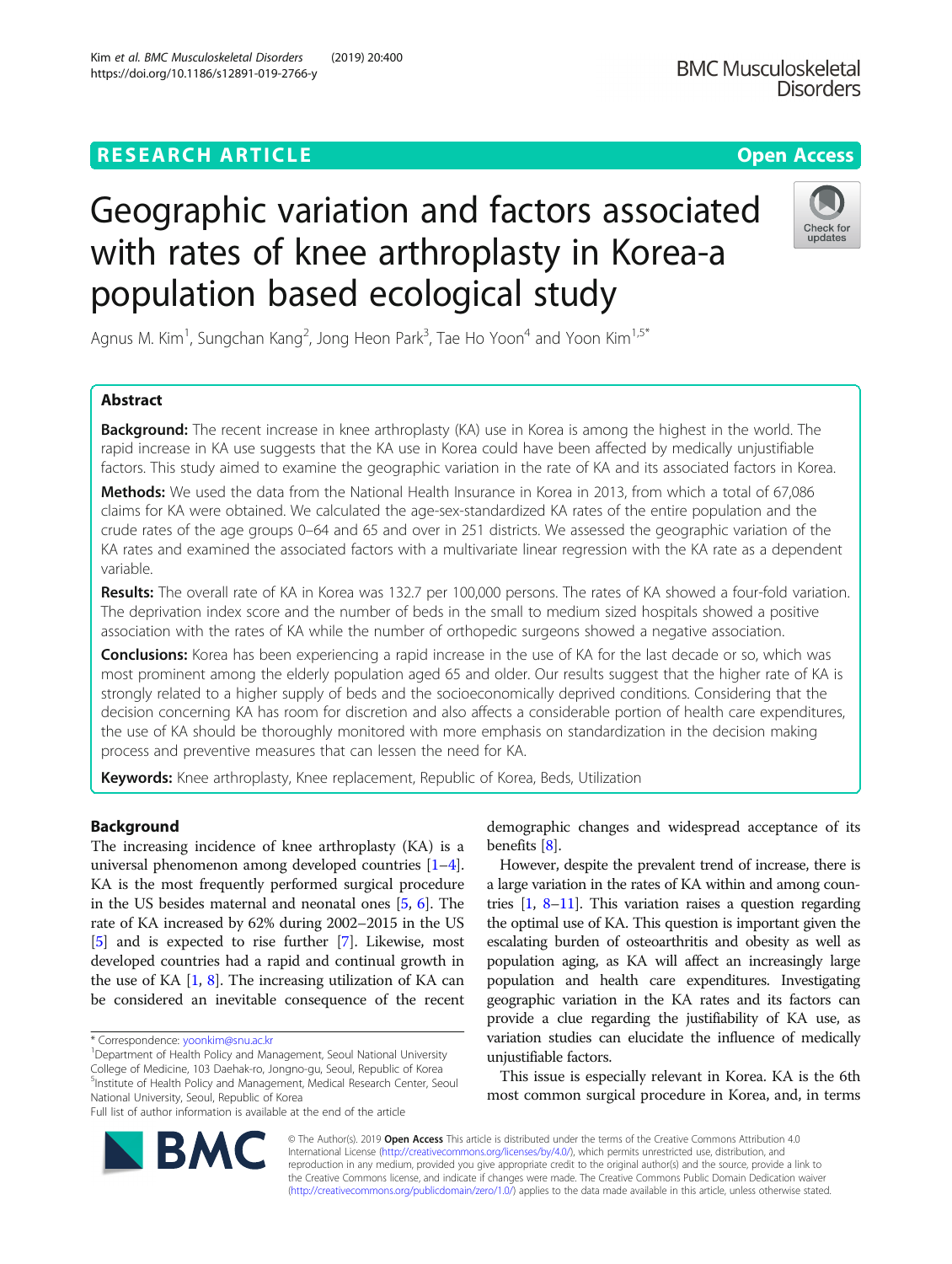of overall cost, it is the second highest [\[12](#page-6-0)]. The recent increase in KA use in Korea is among the highest in the world [\[8](#page-6-0)]. The rate of KA in Korea increased by 122% during  $2006-2016$  [\[12\]](#page-6-0). This is far higher than the increase in the population aged 65 and over of 52% [\[13\]](#page-6-0) and in the prevalence of obesity [[14](#page-6-0)] and arthritis whose increases were about 7% each during the same period [[15](#page-6-0)]. The rapid increase in KA suggests that KA use in Korea could have been affected by factors which are not directly related to medical conditions. This is highly probable in view of the health care system in Korea. Korea provides universal health care through the National Health Insurance System, and the payment system is largely based on the fee-for-service structure  $[16]$ . These characteristics can lead to overuse of health care services both on the patients' and providers' side in that they lessen the financial burden on the patients and can motivate the providers to provide more service. Analyzing the geographic variation in the KA utilization rate in Korea would identify the factors for the overuse of KA. This study aimed to examine the geographic variation in the rate of KA and its associated factors. We first assessed the degree of variation as it suggests the likelihood that it was affected by factors which are not clinical, and using a regression model, we investigated how demographic and supply related factors were associated with the rates of KA.

## Materials and methods

#### Study population and data

We used the claims database of the 2013 period from the National Health Insurance (NHI) Service, which covers the entire Korean population. The claims with the procedural code for primary total KA (N2072), primary unicompartmental KA (N2712), revision total KA (N3712, N3722), and revision unicompartmental KA (N4712, N4711) were identified. The data were provided by the NHI Service in 2015 and were previously used for the studies of geographic variation in medical services utilization in Korea [[17,](#page-6-0) [18\]](#page-6-0).

## Utilization rate of KA

Utilization rates of KA were calculated for 251 districts in Korea based on the patient's place of residence. The rate was defined as the number of incidences per 100, 000 persons. For the entire population of all ages, the age- and sex-standardized rates were calculated, and the Korean resident population of 2013 was used for the standardization [\[19\]](#page-6-0). For the cluster rates of younger than  $65$   $(0-64)$ , and  $65$  and older, crude rates were calculated.

#### Description of geographic variation

To estimate the geographic variation in the rates of KA, we calculated the ratio of the rate in the area in the 90th

to the 10th percentile of the distribution (P90/P10), the coefficient of variation (CV), and the systematic component of variation (SCV). The CV is the ratio of the standard deviation to the mean [\[17\]](#page-6-0). The SCV is a metric for measuring the true part of variation due to variation across areas by removing the random part of variation due to within-region variation [\[20](#page-6-0)–[22](#page-6-0)]. SCV is calculated on the basis of the difference between the observed and expected value. The SCV was presented as being multiplied by 100, as suggested by Mcpherson et al. [[17](#page-6-0), [21\]](#page-6-0).

### Geographic units

We applied two areal levels to the explanatory variables according to their characteristics. For variables concerning demographics and primary care, a district was applied as a geographic unit. The district (referred to as Si/Gun/Gu in Korea) is the basic administrative unit in Korea. With the average of 204,733 and median of 168,461, the range of the population number of the district goes from 10,524 to 668,415. However, for the hospital-level service, applying the district level can be misleading because those services correspond to broader utilization areas. Therefore, concerning hospital service and orthopedic care, we applied a hospital service area (HSA) [[23](#page-6-0)]. The HSA is a combined areal unit composed of districts, which were constructed by hospital utilization patterns of the residents of the districts. Three criteria were applied to organize the hospital service area: 1. Minimum score of localization index - the proportion of health care use by the residents in an area [[18](#page-6-0)]: 40%, 2. Minimum population size: 150,000, and 3. Maximum transportation time within a region by car: 60 min. We used the HSA based on data for the acute hospitalizations in Korea which occurred during 2011 and 2015 [[24](#page-6-0)].

## Analysis of factors for geographic variation

We primarily performed a correlation analysis to investigate the relationships among independent variables and the KA rates and performed a multivariate linear regression with the rates of KA as outcome variables.

We used three explanatory variables based on the district level. First, to indicate the socio-economic conditions of the residents of a region, we used 1) the deprivation index. It is a composite measure indicating socio-economic deprivation of a region [\[25](#page-6-0)]. The other district-level explanatory variables are 2) the spending for musculoskeletal diseases per capita, and 3) the number of primary care physicians (per 100,000 persons). The spending for musculoskeletal diseases per capita is the sum of the out-of-pocket expense and national health insurance coverage. It was added to adjust the effect of the health care cost in assessing the association between the deprivation score and KA rate. We calculated the spending per capita by dividing the total amount of spending by the number of people in each district. The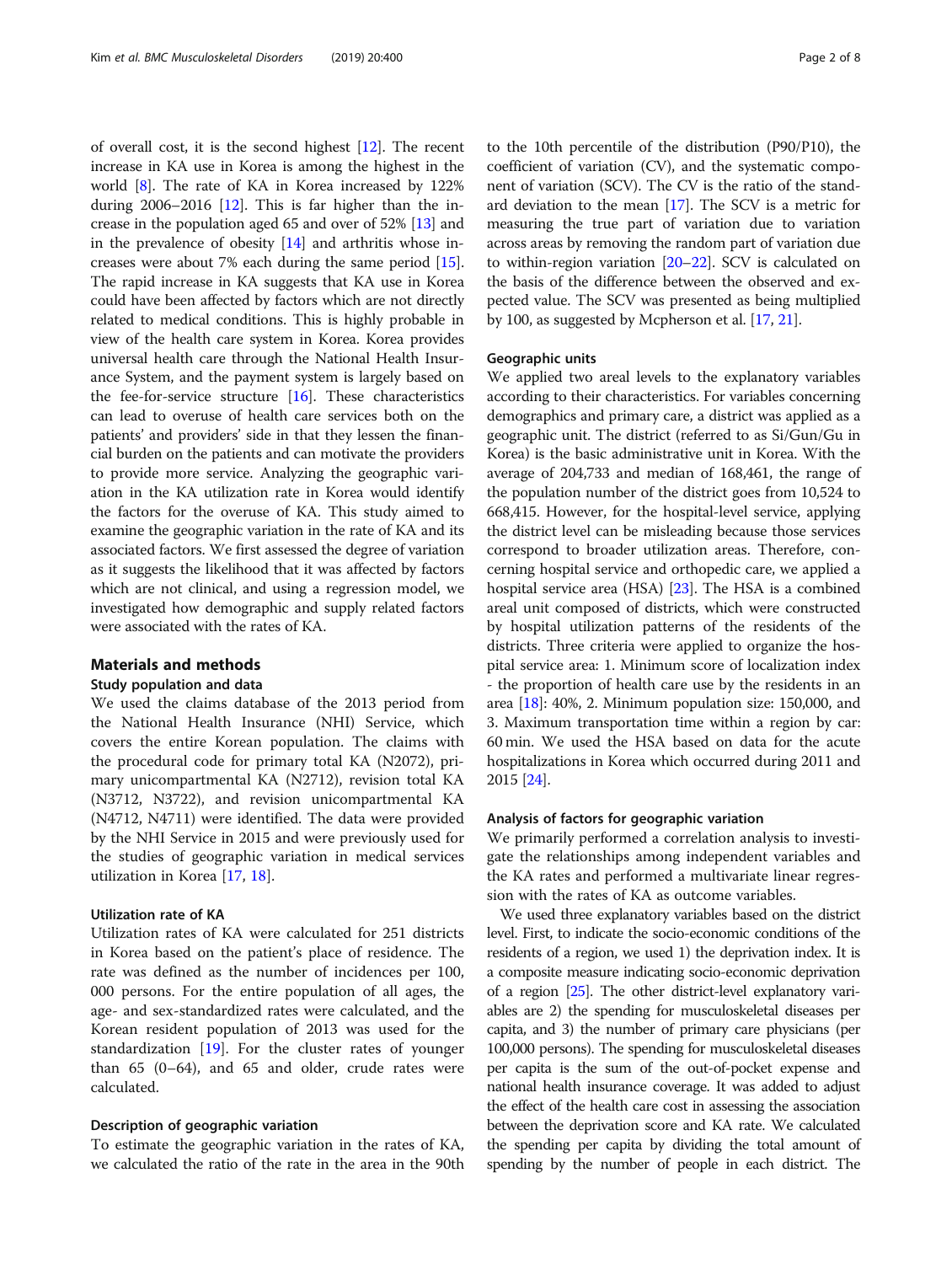number of primary care physicians was included as a variable as the conservative treatment of knee arthritis, which would delay the KA, is commonly performed by primary care providers in Korea  $[26, 27]$  $[26, 27]$  $[26, 27]$  $[26, 27]$ . As there is no institutionally defined group of primary care physicians in Korea [\[16](#page-6-0)], we used an operational definition of primary care provider based on the practice characteristics. The number of primary care physicians was calculated based on the criteria suggested by Lee et al., which defined primary care physicians by the characteristics of patients who visited the clinics [[28\]](#page-6-0). They defined the primary care physicians as physicians in the clinics where the proportion of the visits with 52 simple and minor disease groups (SMDGs) [[26\]](#page-6-0) was over the average (38.3%) of total clinics [\[29](#page-6-0)]. SMDG is the diseases, suggested by the Ministry of Health and Welfare in Korea, which are considered appropriate to be treated at the primary care level. These last two explanatory variables were obtained from the Health Care Resources & Service Information Report issued by the Ministry of Health and Welfare [[30\]](#page-6-0).

The HSA-level explanatory variables are 4) the number of orthopedic surgeons (per 100,000 persons), 5) the number of beds in hospitals with less than 300 beds for small to medium sized hospitals (per 1000 persons), and 6) the number of beds in hospitals with more than 300 beds for large sized hospitals (per 1000 persons) [\[18](#page-6-0)]. The number of orthopedic surgeons consists of the active orthopedic surgeons working in the clinics and hospitals except for the long-term care hospitals. The data were provided by the Health Care Resources & Service Information Report issued by the Ministry of Health and Welfare [\[30](#page-6-0)]. All the analyses were conducted using SAS, version 9.3 (SAS Institute, Inc., Cary, NC, USA) and SPSS 23 (IBM Corporation, Armonk, NY, USA).

## Results

There were a total of 67,086 KA in Korea in 2013. The national rate of KA was 132.7 per 100,000 persons (Table 1). Except for the persons aged 40 and under, women showed a higher rate of KA, and the rate of the female was about 6 times that of the male. Age specific national rates were 31.7 and 878.2 for age groups 0–64 and 65 and over respectively, and the highest rate was 1066.4 for ages 70–74. Figure [1](#page-3-0) presents maps of KA rates. The variation statistics of KA rates are presented in Table [2](#page-3-0). Rates in the highest districts were more than four times higher than in the lowest district, and the rate gap was the largest in age group 0–64 with a 29-fold difference. Concerning the CV, the measure of dispersion insensitive to the scale, it was the most prominent in the age group 0–64 at 0.7 while the CV in the rates for all ages and the age group 65 and over were both 0.3.

Table 1 Absolute frequencies and rates of knee arthroplasty per 100,000 persons by age group

| Age       | Absolute frequencies of knee arthroplasty (Rates per 100,000) |                 |                 |  |  |  |  |
|-----------|---------------------------------------------------------------|-----------------|-----------------|--|--|--|--|
| group     | Male                                                          | Female          | Total           |  |  |  |  |
| $0 - 40$  | 82 (0.5)                                                      | 55 (0.4)        | 137(0.5)        |  |  |  |  |
| 45-49     | 58 (2.7)                                                      | 198 (9.6)       | 256(6.1)        |  |  |  |  |
| $50 - 54$ | 243 (11.1)                                                    | 1097 (51.1)     | 1340 (30.9)     |  |  |  |  |
| 55-59     | 621 (36.1)                                                    | 3362 (194.5)    | 3983 (115.5)    |  |  |  |  |
| $60 - 64$ | 1128 (95.0)                                                   | 7282 (589.0)    | 8410 (347.1)    |  |  |  |  |
| 65-69     | 1994 (219.6)                                                  | 12,751 (1259.7) | 14,745 (767.9)  |  |  |  |  |
| $70 - 74$ | 2385 (306.1)                                                  | 16,515 (1662.7) | 18,900 (1066.4) |  |  |  |  |
| $75+$     | 2633 (326.3)                                                  | 16,682 (1089.6) | 19,315 (826.1)  |  |  |  |  |
| Overall   | 1047.0 (36.2)                                                 | 810.1 (229.2)   | 882.0 (132.7)   |  |  |  |  |
|           |                                                               |                 |                 |  |  |  |  |

The denominator is the number of people in Korea of the corresponding age and sex group in the Korean Resident Population in 2013 provided by the Statistics Korea

The correlation analysis among the variables is presented in Table [3](#page-4-0). All the explanatory variables, except the number of large sized hospitals, showed significant correlations with the rates of KA. Deprivation index score had positive correlations with the rates of KA, which suggests that the more deprived an area is, the higher the rate of KA. The positive correlation between the number of beds in small to medium sized hospitals and the rates of KA suggests more supply of beds in small to medium sized hospitals is associated with higher rates of KA. The number of orthopedic surgeons and the number of primary care physicians had negative correlations with the KA rates, which suggests that a higher number of either of them is associated with lower KA rates.

According to the regression analysis (Table  $4$ ), the deprivation index score was positively associated with the rates of KA, which means the higher deprivation in an area was associated with the higher rate of KA. A one unit increase in the deprivation index score was associated with a 6.5 unit increase in the KA rate. Considering that the deprivation score ranges from − 10.5 to 7.2 with the mean at 0.0 (Additional file [1:](#page-6-0) Table S1), the increase in the deprivation index score from the lowest to the mean is related to a 68.3 unit increase in the KA rate, which is about 51.7% of the average KA rate. Given the average rate of each age group, the impact of the deprivation index score on the KA rate is the most marked in the age group 0–64. The increase in the deprivation index score from the lowest to the mean is related to the 228.0% increase in the average KA rate, while the increase in KA rate is 40.2% in the elderly population.

The number of orthopedic surgeons showed a negative association with the rates of KA. A one unit increase in the number of orthopedic surgeons per 100,000 was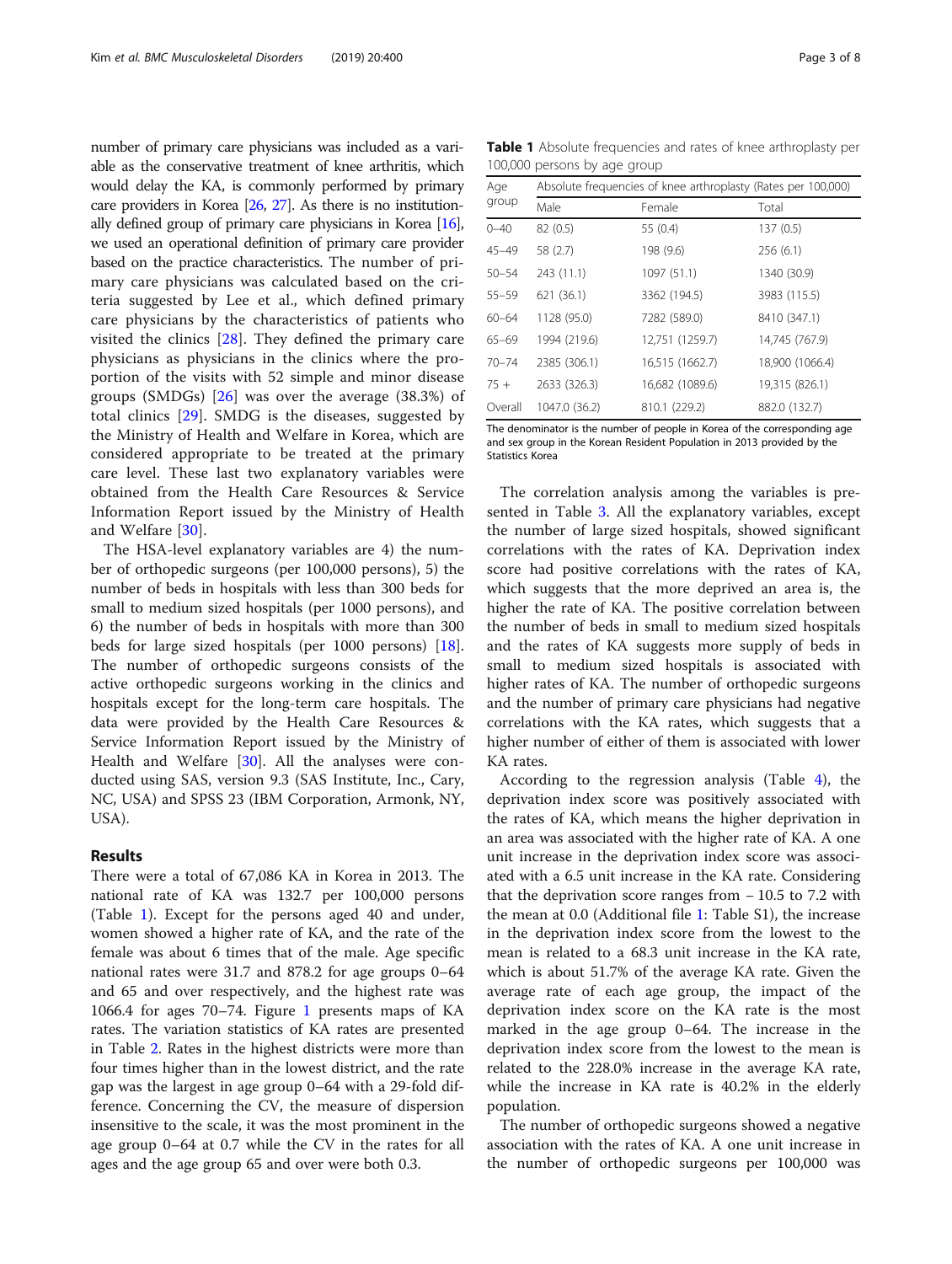<span id="page-3-0"></span>

associated with a 5.2 unit decrease in the KA rate. Given the distribution of the number of orthopedic surgeons, the increase in the number of orthopedic surgeons from the lowest to the mean is related to a 29.0 unit decrease in the KA rate, which is about 21.9% of the average KA rate. As in the case with the deprivation index score, the impact of the number of orthopedic surgeons on the KA rate was higher in the non-elderly population than in the elderly population. The number of orthopedic surgeons from the lowest to the mean is related to the 33.8% decrease in the average KA rate in the age group 0–64 and to the 20.5% decrease in the average KA rate in the elderly population.

The number of beds in small to medium sized hospitals had a positive association with the rates of KA. Its increase from the lowest to the mean is related to a 9.9 unit increase in the KA rate, which is about 7.5% of the average KA rate. While its increase from the lowest to the mean in the age group 65 and over is about 9.2% of the average KA rate in that age group, no statistically significant association appeared in the age group 0–64. The average costs of musculoskeletal disease and the number of primary care physicians, which had a significant association with the rates of KA in the correlation analysis, did not have significant associations.

## Discussion

This study investigated geographic variation in the rate of KA in Korea and the related factors using the 2013 National Health Insurance Database in Korea. The overall rate of KA in Korea was 132.7 per 100,000 persons, and the female had a six-fold higher rate than the male. The rate of KA in the age group 65 and over was 878.2, which is about 28 times that in the age group 0–64. The rates of KA showed a high geographic variation, which was the largest in the age group 0–64 with a 28-fold difference. The deprivation index score and the number of beds in the small to medium sized hospitals showed a positive association with the rates of KA while the number of orthopedic surgeons showed a negative association.

Until the last few years, the overall rate of KA in Korea was not in a high bracket among the developed countries. However, in the case of the elderly population, the KA rate in Korea can be considered markedly high [\[8](#page-6-0)]. Considering the sharp increase in the KA rates in Korea during recent years, which is salient in comparison with other countries [\[8](#page-6-0), [12\]](#page-6-0), the overall rate is also expected to belong to the higher side. The variation in the rates of KA is known to be higher compared with other procedures, and this high variation is also shown in this study with a four-fold difference between the highest and the lowest. The high variability of surgery rates among the

| Table 2 Variation statistics of the rates of knee arthroplasty |  |
|----------------------------------------------------------------|--|
|----------------------------------------------------------------|--|

|                                          | National average rate | Max    | Min   | P90/P10 |     | scv  |
|------------------------------------------|-----------------------|--------|-------|---------|-----|------|
| The rates of KA (standardized- all ages) | 132.7                 | 270.5  | 64.6  |         |     |      |
| The rates of KA (0-64)                   | 31.7                  | 83.3   | 6.3   | 5)      | 0., | 26.1 |
| The rates of KA (65 and over)            | 878.2                 | 1614.5 | 430.9 |         | 0.3 |      |

CV coefficient of variation (the ratio of standard deviation to the mean), SCV systematic component of variation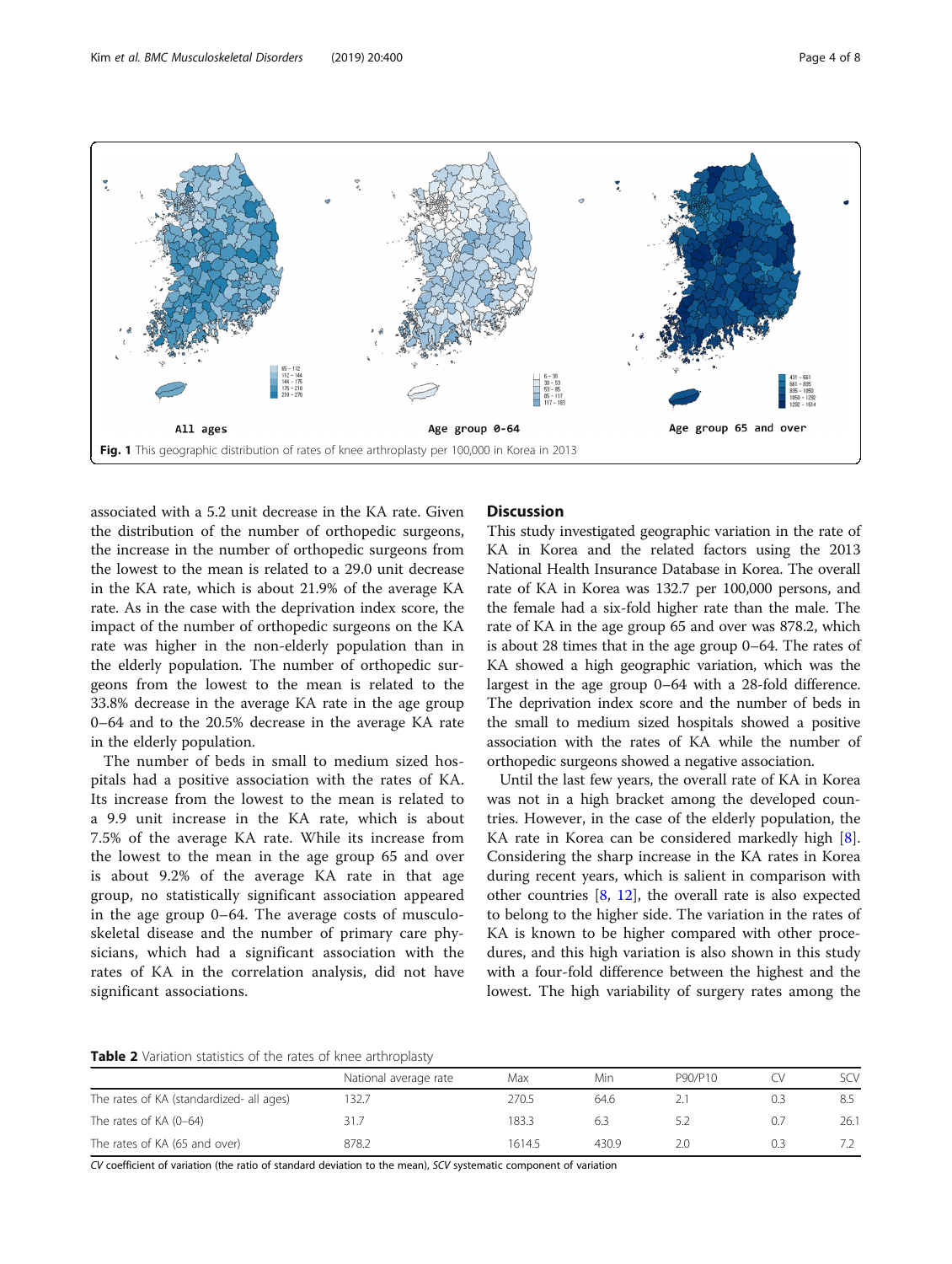|               | Rate (all) | Rate (0-64) | Rate $(65 +)$ | Dep.      | Mus. Cost | PCP       | <b>OS</b> | Beds (Small) | Beds (Large) |
|---------------|------------|-------------|---------------|-----------|-----------|-----------|-----------|--------------|--------------|
| Rate (all)    |            |             |               |           |           |           |           |              |              |
| Rate (0-64)   | $.814***$  |             |               |           |           |           |           |              |              |
| Rate $(65 +)$ | $.964***$  | .687**      |               |           |           |           |           |              |              |
| Dep.          | $.697**$   | $.839***$   | $.626***$     |           |           |           |           |              |              |
| Mus. Cost     | $-.221**$  | $-.245**$   | $-.198**$     | $-.182**$ |           |           |           |              |              |
| PCP           | $-.428**$  | $-468**$    | $-435***$     | $-.440**$ | $.659***$ |           |           |              |              |
| <b>OS</b>     | $-.301**$  | $-.229**$   | $-.303**$     | $-.149*$  | $.290**$  | .399**    |           |              |              |
| Beds (Small)  | .385**     | $.373***$   | $.392***$     | $.478***$ | .105      | $-.224**$ | $-.047$   |              |              |
| Beds (Large)  | $-.106$    | $-.044$     | $-.115$       | $-.071$   | $.174***$ | $.252***$ | $.542**$  | $-.171**$    |              |

<span id="page-4-0"></span>Table 3 Correlation matrix of dependent and independent variables

\*\*p < 0.01, Dep, deprivation index score; Mus. Cost, Average costs of musculoskeletal diseases; PCP, the number of primary care physicians; OS, the number of orthopedic surgeons; B (< 300), the number of beds in small to medium sized hospitals; B (> 300), the number of beds in large sized hospitals

regions is referred to as "surgical signature," which explains the geographic variation as a result of regional differences in physicians' practice styles and the degree of the incorporation of patients' opinions into the decision making rather than the patients' characteristics and health care supply [[31](#page-6-0)]. However, our study results show that the regional socioeconomic characteristics and supply of beds and surgeons do play an important role in determining the surgery rate.

The positive association between the deprivation index score and the rates of KA suggests that the residents in more deprived areas are more likely to receive knee arthroplasty. The relationship between these two variables has been mixed. While the positive association between socioeconomic deprivation and KA rates has been reported [\[1,](#page-6-0) [11,](#page-6-0) [32\]](#page-7-0), there were studies showing lower KA use in persons with lower incomes [[33,](#page-7-0) [34](#page-7-0)]. The latter relationship can be explained with limited access to care among the deprived population in terms of geographic and financial factors. However, in a health care system where a considerable part of the expense for medical procedures is covered by insurance, the significance of financial access to care in explaining geographic variation in health care use is reduced.

Therefore, the positive association between the socioeconomic deprivation and the rates of KA can be explained in two ways. First, it is likely to reflect the higher possibility that the persons in deprived areas have conditions requiring KA [\[35](#page-7-0)]. Higher prevalence of obesity and arthritis among persons with lower incomes suggests that a greater proportion of persons from deprived areas are susceptible to those conditions. In Korea, the higher prevalence of obesity and arthritis in persons with lower incomes and persons from disadvantaged areas has been documented [[36](#page-7-0), [37](#page-7-0)]. Second, the people in the deprived areas are less likely to receive the proper treatments that can prevent the occurrence or progress of knee arthritis. This can be related to their living and working environments as well as to the provision of medically preventive measures. The

|  |  | <b>Table 4</b> Regression analysis of hospitalization rates for knee arthroplasty |
|--|--|-----------------------------------------------------------------------------------|
|  |  |                                                                                   |

|                                                     | All ages    |           | Age group 0-64 |       | Age group 65 and over |        |
|-----------------------------------------------------|-------------|-----------|----------------|-------|-----------------------|--------|
|                                                     | Coefficient | <b>SE</b> | Coefficient    | SE.   | Coefficient           | SE.    |
| Baseline (intercept)                                | 183.422     | 11.432    | 66.750         | 6.453 | 1149.261              | 76.014 |
| District-level                                      |             |           |                |       |                       |        |
| Deprivation index                                   | $6.537***$  | .624      | $6.883***$     | .352  | 33.652***             | 4.151  |
| Average costs of musculoskeletal diseases           | $-.021$     | .082      | $-.037$        | .046  | .119                  | .547   |
| No. of primary care physicians per 100,000          | $-322$      | .190      | $-.134$        | .107  | $-2.364$              | 1.265  |
| Hospital service area-level                         |             |           |                |       |                       |        |
| No. of orthopedic surgeons per 100,000              | $-5.187***$ | 1.319     | $-1.915*$      | .745  | $-32.196***$          | 8.772  |
| No. of small to medium sized hospital beds per 1000 | $2.750*$    | 1.390     | .038           | .784  | 22.457*               | 9.240  |
| No. of large sized hospital beds per 1000           | 4.229       | 2.570     | 2.549          | 1.451 | 27.211                | 17.092 |
| Adjusted $R^2$                                      | .546        |           | .737           |       | .464                  |        |
| F-statistics                                        | 48.489***   |           | 113.216***     |       | 34.926***             |        |

 $**p* < 0.05$  \*\*\* $$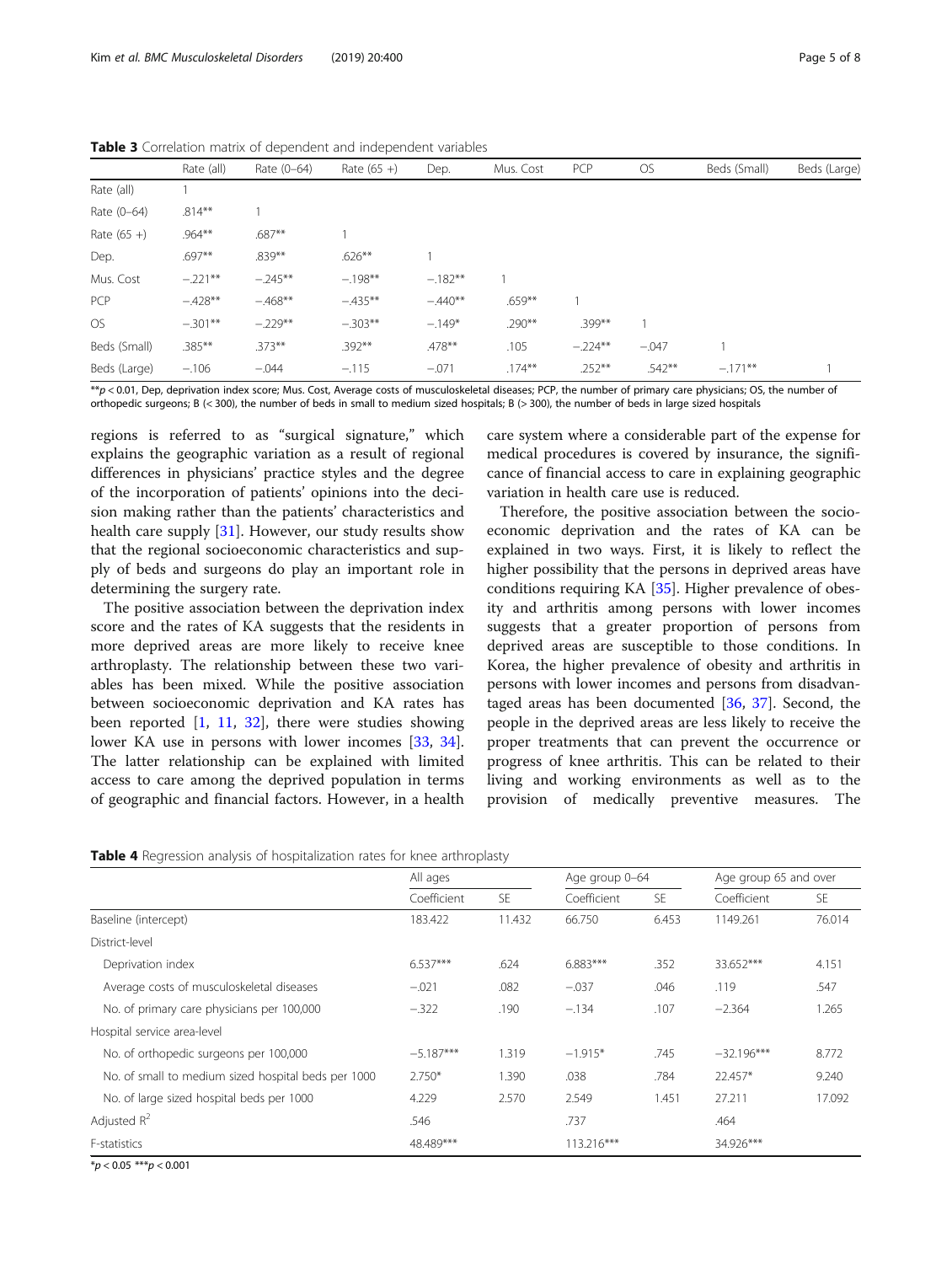relationship between the socioeconomic deprivation and high KA rate should be further investigated considering these possibilities.

The number of orthopedic surgeons showed a negative association with the rates of KA. The relationship of the two was indefinite in prior studies. While the negative relationship has been documented in a study from Germany [[1\]](#page-6-0), no association between the two variables has been reported in other studies [[9,](#page-6-0) [32,](#page-7-0) [38](#page-7-0)]. The negative association of the number of orthopedic surgeons with the rates of KA in Korea can be explained in two ways. First, better access to orthopedic care could have delayed the surgery with more preventive and conservative measures. Second, the number of the orthopedic surgeons in this study includes the orthopedic surgeons who are committed to outpatient care in clinics as well as orthopedic surgeons in hospitals. For the outpatientoriented surgeons, maintaining outpatient care can be a more attractive option than recommending a KA. These hypotheses can explain the negative impact of the number of orthopedic surgeons on KA rates. But to accurately measure the impact of the orthopedic surgeons on KA rates, the number of orthopedic surgeons needs to be divided according to their practice patterns.

The positive association between the number of hospital beds and the rate of KA suggests the possibility that the supply of beds could have induced the use of KA. Although the safety and benefits of KA are widely recognized, the conditions for KA are not life-threatening and do not require immediate surgery. Therefore, the patient's decision would be dependent on the opinion of the orthopedic surgeon who takes care of the patient. The positive relationship between the number of beds in small to medium sized hospitals and the rate of KA suggests that hospital based orthopedic surgeons are more likely to recommend KA and that this tendency is prominent in small to medium sized hospitals in Korea. This is probable given the recent increase in the number of small to medium sized hospitals and competition among them.

What is noticeable is the difference in the influence of the explanatory variables on the rate of KA among the age groups 0–64 and 65 and over. Given the average KA rate of each age group, the relative impact of the deprivation index score and the number of orthopedic surgeons was greater in the age group 0–64; however, the influence of the small to medium sized hospital beds did not appear in the age group 0–64. These results show that KA use induced by supply of beds is more likely to happen in the aged population.

There are several limitations in this study. First, in terms of diagnostic criteria, the subjects in this study include both the primary and revision procedures and the analysis was not performed separately. Given the small percentage

of the revision of about 4% as of 2017 [41], this would not have affected the estimation of the association between the independent variables and the KA rates. However, considering the increasing use of revision and the different characteristics concerning indication, a separate analysis would be useful to clarify the distinctive traits between the two procedures. Second, a study based on a regional unit risks the ecological fallacy. However, the two main factors in this study, regional socioeconomic conditions and supplier factors, have their own significance in the regional unit analysis as distinct from that based on the individual unit. Third, the data used in this study were not specified in terms of the patient conditions. The data classified by the cause of KA would have made the interpretation and policy implication of our study clearer. Fourth, the practice pattern of orthopedic surgeons in Korea differs according to the facilities where they practice. Unlike the orthopedic surgeons in the hospitals, those in the clinics focus mainly on outpatient care. However, the proportion of orthopedic surgeons who do not perform surgery and the gap in the surgery volume among the orthopedic surgeons have not been considered in this study. As the surgery volume of each orthopedic surgeon is an important factor for the use of KA from the perspective of patients, the impact of surgery volume should be further investigated. Lastly, this study is a cross-sectional one, which involves a limitation in exploring the causative relationship between the explanatory variables and the rate of KA. For a more accurate assessment of the influence of the factors revealed in our study, an analysis based on the longitudinal data should be performed.

## Conclusions

Korea has been experiencing a rapid increase in the use of KA for the last decade. Our results show that the socioeconomic deprivation and the supply of beds in small to medium sized hospitals were associated with the higher rates of KA and the supply of orthopedic surgeons with the lower rates of KA. The influence of the socioeconomic deprivation on the KA rates needs to be further investigated in connection with the general working and life circumstances as well as the provision of proper preventive measures. The prominent impact of supply of hospital beds on the KA rate among the elderly also needs to be further examined as this relationship suggests a medically unjustifiable inducement. Considering that the decision concerning the KA has room for discretion and also affects a considerable portion of health care expenditures, the use of KA should be thoroughly monitored with more emphasis on standardization in the decision making process and preventive measures that can lessen the need for KA.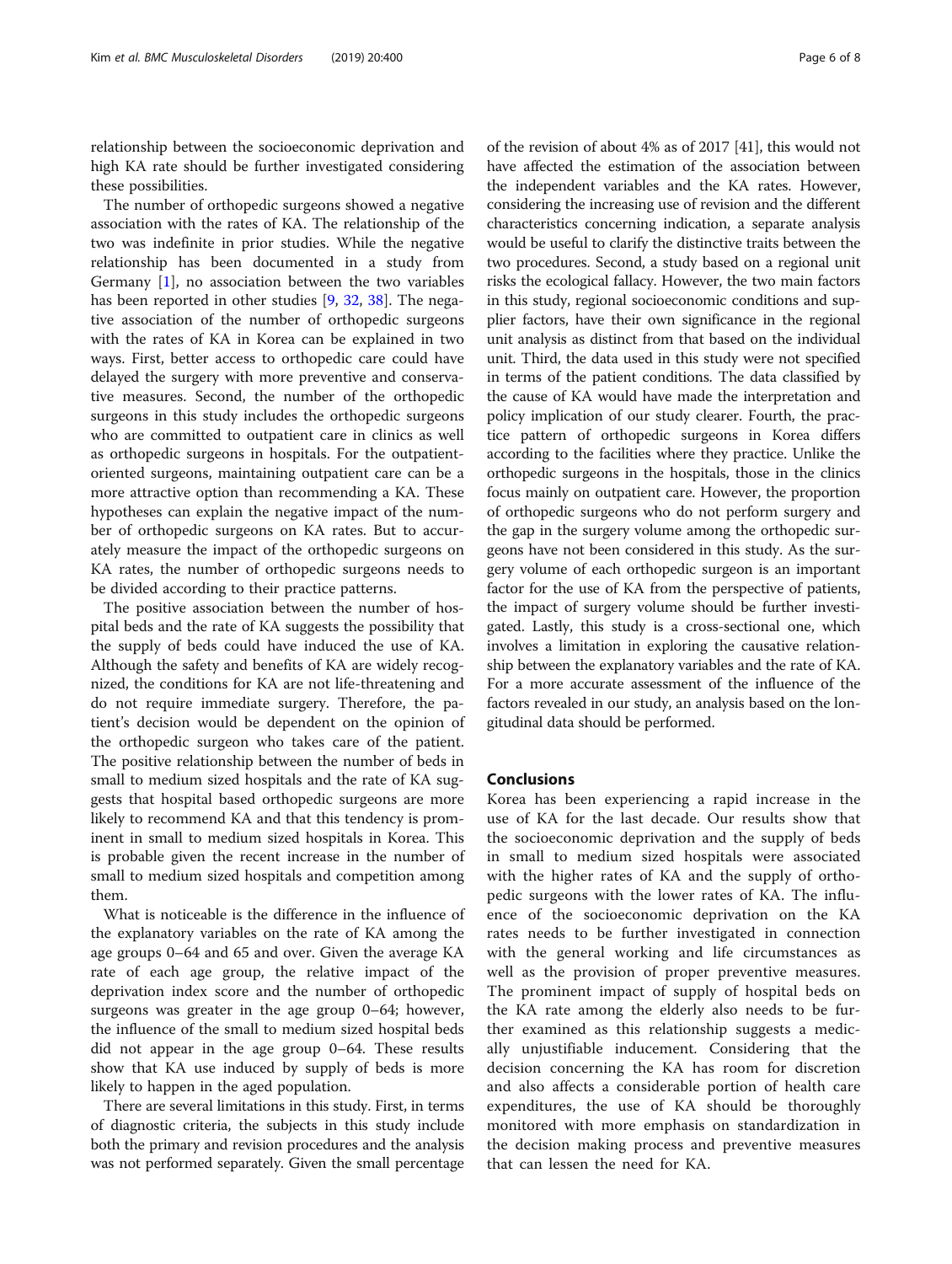## <span id="page-6-0"></span>Additional file

[Additional file 1:](https://doi.org/10.1186/s12891-019-2766-y) Table S1. Characteristics of the independent variables (DOCX 13 kb)

#### Acknowledgements

We thank David Gore for his devoted effort in editing this manuscript and Dr. Ho Yeon Jeong for sharing his opinions about the current situation of the orthopedic care in Korea.

#### Authors' contributions

Conceptualization: YK and AMK, Original draft preparation: AMK, Data curation: JHP, AMK, SK, THY, Data analysis: AMK, SK, Supervision: YK, All authors reviewed and approved the final paper.

#### Funding

This work was supported by the National Health Insurance Service in Korea. The funding source had no role in study design, data analysis, or data interpretation.

#### Availability of data and materials

The data are available from the first author.

#### Ethics approval and consent to participate

This study was granted a waiver of informed consent and of its documentation by the Institutional Review Board of Seoul National University Hospital (IRB No: 1504–075–665). As all data used in this study were de-identified, and such using of such data was allowed by law in Korea, consent to participate was not required.

#### Consent for publication

Not Applicable

#### Competing interests

The authors declare that they have no competing interests.

#### Author details

<sup>1</sup>Department of Health Policy and Management, Seoul National University College of Medicine, 103 Daehak-ro, Jongno-gu, Seoul, Republic of Korea. <sup>2</sup>Graduate School of Public Health, Seoul National University, Seoul, Republic of Korea. <sup>3</sup>National Health Insurance Service, Wonju, Republic of Korea.<br><sup>4</sup>Denartment of Preventive & Occupational Medicine, School of Medici Department of Preventive & Occupational Medicine, School of Medicine, Pusan National University, Pusan, Republic of Korea. <sup>5</sup>Institute of Health Policy and Management, Medical Research Center, Seoul National University, Seoul, Republic of Korea.

#### Received: 16 January 2019 Accepted: 15 August 2019 Published online: 02 September 2019

#### References

- Schafer T, Pritzkuleit R, Jeszenszky C, Malzahn J, Maier W, Gunther KP, Niethard F. Trends and geographical variation of primary hip and knee joint replacement in Germany. Osteoarthritis Cartilage. 2013;21(2):279–88.
- Robertsson O, Dunbar MJ, Knutson K, Lidgren L. Past incidence and future demand for knee arthroplasty in Sweden: a report from the Swedish knee arthroplasty register regarding the effect of past and future population changes on the number of arthroplasties performed. Acta Orthop Scand. 2000;71(4):376–80.
- 3. Culliford D, Maskell J, Judge A, Cooper C, Prieto-Alhambra D, Arden NK. Future projections of total hip and knee arthroplasty in the UK: results from the UK clinical practice research datalink. Osteoarthr Cartil. 2015;23(4):594–600.
- 4. de Pina MF, Ribeiro AI, Santos C. Epidemiology and variability of orthopaedic procedures worldwide. In: European Instructional Lectures. Berlin: Springer; 2011. p. 9–19.
- 5. Fingar K, Stocks C, Weiss A, Steiner C. Most frequent operating room procedures performed in US hospitals, 2003–2012. HCUP statistical brief# 186. Rockville: Agency for Healthcare Research and Quality; 2014.
- 6. HCUP Fast Stats. Healthcare Cost and Utilization Project (HCUP). March 2019. Agency for Healthcare Research and Quality, Rockville, MD. [www.](http://www.hcupusus.hrq.gov/faststats/national/inpatientcommonprocedures.jsp?) hcup–[usus.hrq.gov/faststats/national/inpatientcommonprocedures.](http://www.hcupusus.hrq.gov/faststats/national/inpatientcommonprocedures.jsp?)

[jsp?](http://www.hcupusus.hrq.gov/faststats/national/inpatientcommonprocedures.jsp?)year1=2015&characteristic1=0&included1=1&year2=&characteristic2= 0&included2=1&expansionInfoState=hide&dataTablesState= hide&definitionsState=hide&exportState=hide.

- 7. Inacio MCS, Paxton EW, Graves SE, Namba RS, Nemes S. Projected increase in total knee arthroplasty in the United States - an alternative projection model. Osteoarthritis Cartilage. 2017;25(11):1797–803.
- 8. Pabinger C, Lothaller H, Geissler A. Utilization rates of knee-arthroplasty in OECD countries. Osteoarthr Cartil. 2015;23(10):1664–73.
- 9. Judge A, Welton NJ, Sandhu J, Ben-Shlomo Y. Geographical variation in the provision of elective primary hip and knee replacement: the role of socio-demographic, hospital and distance variables. J Public Health. 2009;31(3):413–22.
- 10. Fisher ES, Tomek IM, Esty AR, Goodman DC, Bronner KK. Trends and regional variation in hip, knee, and shoulder replacement; 2010.
- 11. Dixon T, Urquhart DM, Berry P, Bhatia K, Wang Y, Graves S, Cicuttini FM. Variation in rates of hip and knee joint replacement in Australia based on socio-economic status, geographical locality, birthplace and indigenous status. ANZ J Surg. 2011;81(1–2):26–31.
- 12. Statistics Korea: Number and costs of surgical procedures in Korea 2006- 2018; 2019. [http://kosis.kr/statHtml/statHtml.do?orgId=350&tblId=TX\\_35004\\_](http://kosis.kr/statHtml/statHtml.do?orgId=350&tblId=TX_35004_A003&conn_path=I3) [A003&conn\\_path=I3](http://kosis.kr/statHtml/statHtml.do?orgId=350&tblId=TX_35004_A003&conn_path=I3). Accessed 20 June 2019.
- 13. Statistics Korea: Korean Resident Population; 2019. [http://kosis.kr/statHtml/](http://kosis.kr/statHtml/statHtml.do?orgId=101&tblId=DT_1B040M5) [statHtml.do?orgId=101&tblId=DT\\_1B040M5](http://kosis.kr/statHtml/statHtml.do?orgId=101&tblId=DT_1B040M5). Accessed 20 June 2019.
- 14. Statistics Korea: Trends in obesity prevalence among adults in Korea 2005– 2016; 2018. [http://kosis.kr/statHtml/statHtml.do?orgId=117&tblId=DT\\_11702\\_](http://kosis.kr/statHtml/statHtml.do?orgId=117&tblId=DT_11702_N101#) [N101#.](http://kosis.kr/statHtml/statHtml.do?orgId=117&tblId=DT_11702_N101#) Accessed 20 June 2019.
- 15. Ministry of Health & Welfare: The proportion of persons (aged 50 and over) diagnosed with arthritis 2008-2017. 2018.
- 16. Kim AM, Park JH, Yoon TH, Kim Y. Hospitalizations for ambulatory care sensitive conditions as an indicator of access to primary care and excess of bed supply. BMC Health Serv Res. 2019;19(1):259.
- 17. Kim AM, Park JH, Kang S, Hwang K, Lee T, Kim Y. The effect of geographic units of analysis on measuring geographic variation in medical services utilization. J Prev Med Public Health. 2016;49(4):230–9.
- 18. Kim AM, Park JH, Kang S, Kim Y. Evaluation of geographic indices describing health care utilization. J Prev Med Public Health. 2017;50(1):29–37.
- 19. Statistics Korea. Resident Population in five-Year Groups 2013; 2016. [http://](http://kosis.kr/statisticsList/statisticsListIndex.do?menuId=M_01_01&vwcd=MT_ZTITLE&parmTabId=M_01_01?menuId=M_01_01&vwcd=MT_ZTITLE&parmTabId=M_01_01&parentId=A) [kosis.kr/statisticsList/statisticsListIndex.do?menuId=M\\_01\\_01&vwcd=MT\\_](http://kosis.kr/statisticsList/statisticsListIndex.do?menuId=M_01_01&vwcd=MT_ZTITLE&parmTabId=M_01_01?menuId=M_01_01&vwcd=MT_ZTITLE&parmTabId=M_01_01&parentId=A) [ZTITLE&parmTabId=M\\_01\\_01?menuId=M\\_01\\_01&vwcd=MT\\_](http://kosis.kr/statisticsList/statisticsListIndex.do?menuId=M_01_01&vwcd=MT_ZTITLE&parmTabId=M_01_01?menuId=M_01_01&vwcd=MT_ZTITLE&parmTabId=M_01_01&parentId=A) [ZTITLE&parmTabId=M\\_01\\_01&parentId=A](http://kosis.kr/statisticsList/statisticsListIndex.do?menuId=M_01_01&vwcd=MT_ZTITLE&parmTabId=M_01_01?menuId=M_01_01&vwcd=MT_ZTITLE&parmTabId=M_01_01&parentId=A). Accessed 20 June 2019.
- 20. Kim AM. Effect of regional characteristics on regional variation in medical services utilization. thesis. Seoul: Seoul National University; 2016. (Korean)
- 21. McPherson K, Wennberg JE, Hovind OB, Clifford P. Small-area variations in the use of common surgical procedures: an international comparison of New England, England, and Norway. N Engl J Med. 1982;307(21):1310-4.
- 22. Appleby J, Raleigh V, Frosini F, Bevan G, HaiYan G, Lyscom T, Gao H. Variations in health care: the good, the bad and the inexplicable. London: The King's Fund; 2011.
- 23. Kim AM, Park JH, Kang S, Yoon TH, Kim Y. An ecological study of geographic variation and factors associated with cesarean section rates in South Korea. BMC Pregnancy Childbirth. 2019;19(1):162.
- 24. Kim Y, Lee TS, Lee HY, Hwang KS, Lee JY, et al. NHIS health map project; 2016. (Korean)
- 25. Townsend P. Deprivation. J Soc Policy. 1987;16(2):125–46.
- 26. Kim AM, Cho S, Kim HJ, Jung H, Jo M-W, Lee JY, Eun SJ. Primary care Patients' preference for hospitals over clinics in Korea. Int J Environ Res Public Health. 2018;15(6):1119.
- 27. Kim AM, Kang S, Park JH, Yoon TH, Kim Y. A spatial analysis of geographic variation and factors associated with hospitalization for bacterial pneumonia in Korea. BMC Pulm Med. 2019;19(1):45.
- 28. Lee JY, Eun SJ, Kim HJ, Jo M-W. Finding the primary care providers in the specialist-dominant primary care setting of Korea: a cluster analysis. PLoS One. 2016;11(8):e0161937.
- 29. Park SK, Kim JE, Lee HJ, Cho SJ, Han SJ. National Health and Medical Service Statistics. Sejong: Ministry of Health & Welfare; 2018.
- 30. Park S, Kim J, Cho S, Lee H, Han S, et al. Health Care Resources & Service Information Report. Sejong: Korea Institute for Health and Social Affairs Ministry of Health and Welfare; 2017. (Korean)
- 31. Birkmeyer JD, Reames BN, McCulloch P, Carr AJ, Campbell WB, Wennberg JE. Understanding of regional variation in the use of surgery. Lancet. 2013; 382(9898):1121–9.